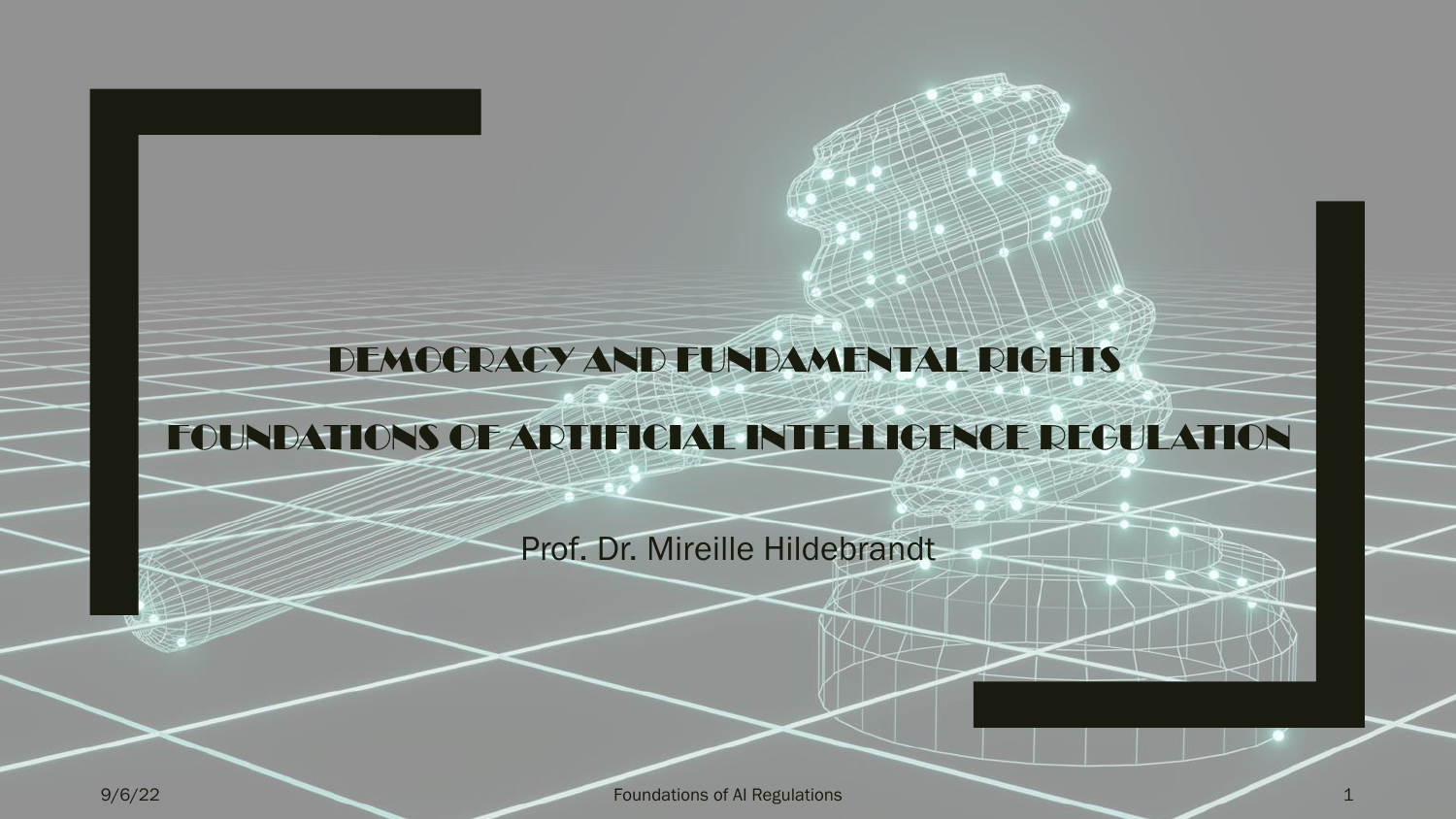### Legal protection by design & fundamental rights impact assessmen

- This concerns technologies that are fundamentally different
	- They automate error, bias and safety & health hazards
	- They redistribute power due to speed, remote control, network effects
- Some of them anticipate and pre-empt us whether or not correct
	- Risks to fundamental rights and freedom of natural persons
	- Due to invisible visibility, undoing checks and balances rule of law
- Legal protection at individual and societal level will only work if:
	- Providers and deployers must conduct FRIAs
	- Providers and deployers must build checks and balances into the architectures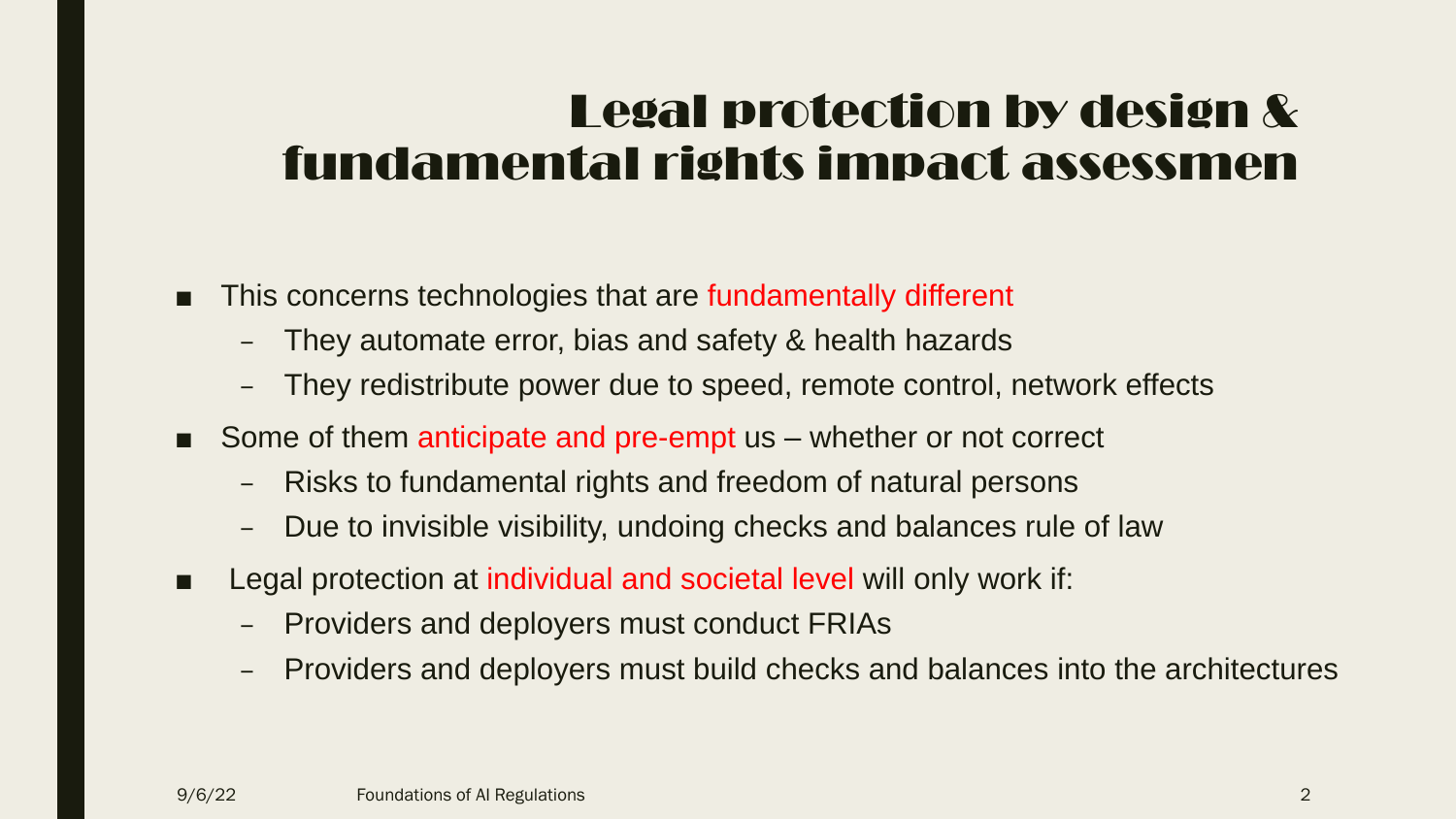- 1. in terms of systems (software, hardware, softwared infrastructure)
- 2. learning or not (the excel sheet)
- 3. the issue is impact: interaction with the environment (decisions or behaviour)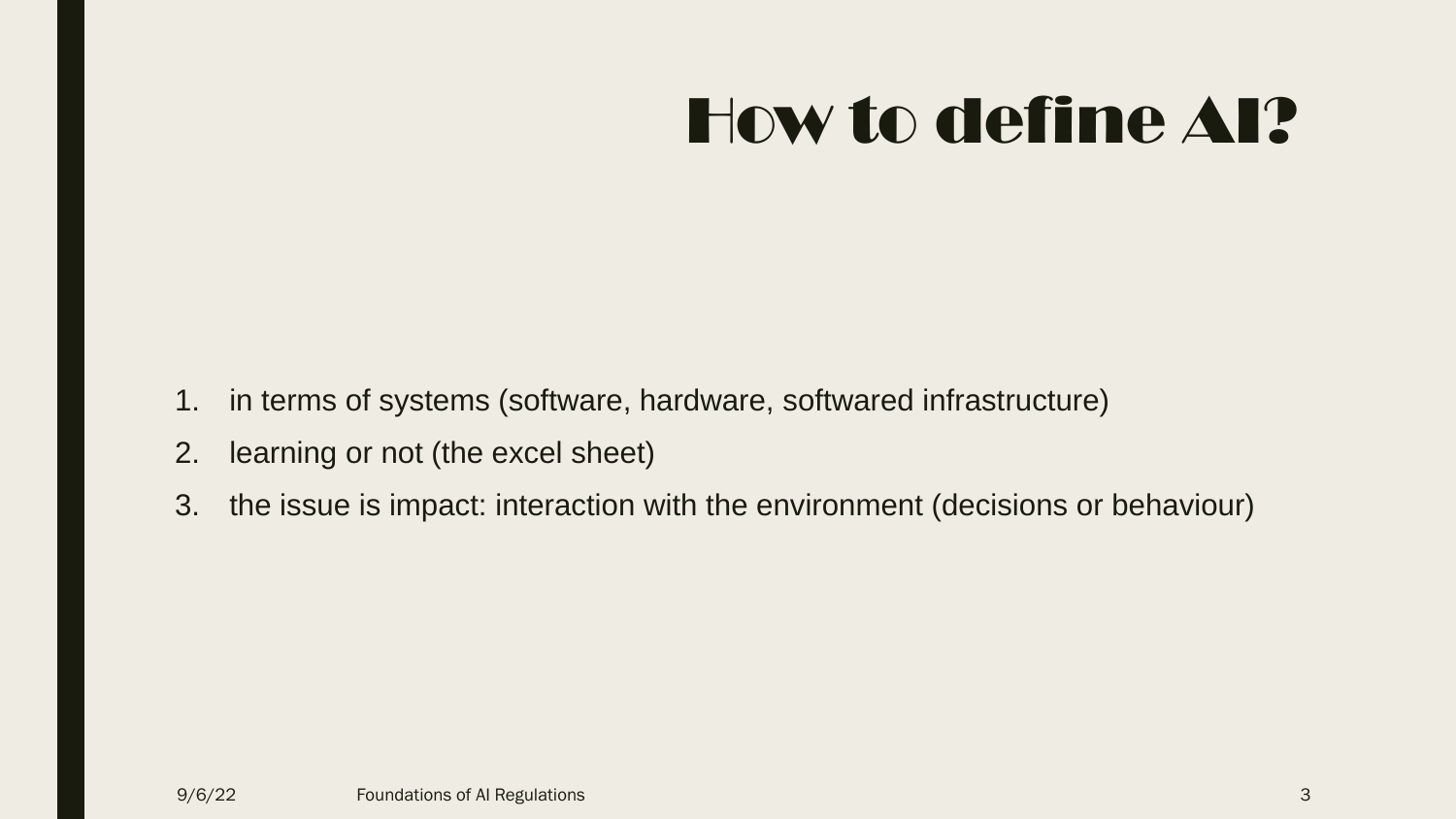#### ■ Focus should be on:

- Impact (precautionary approach)
- of a specific type of systems (broadly defined)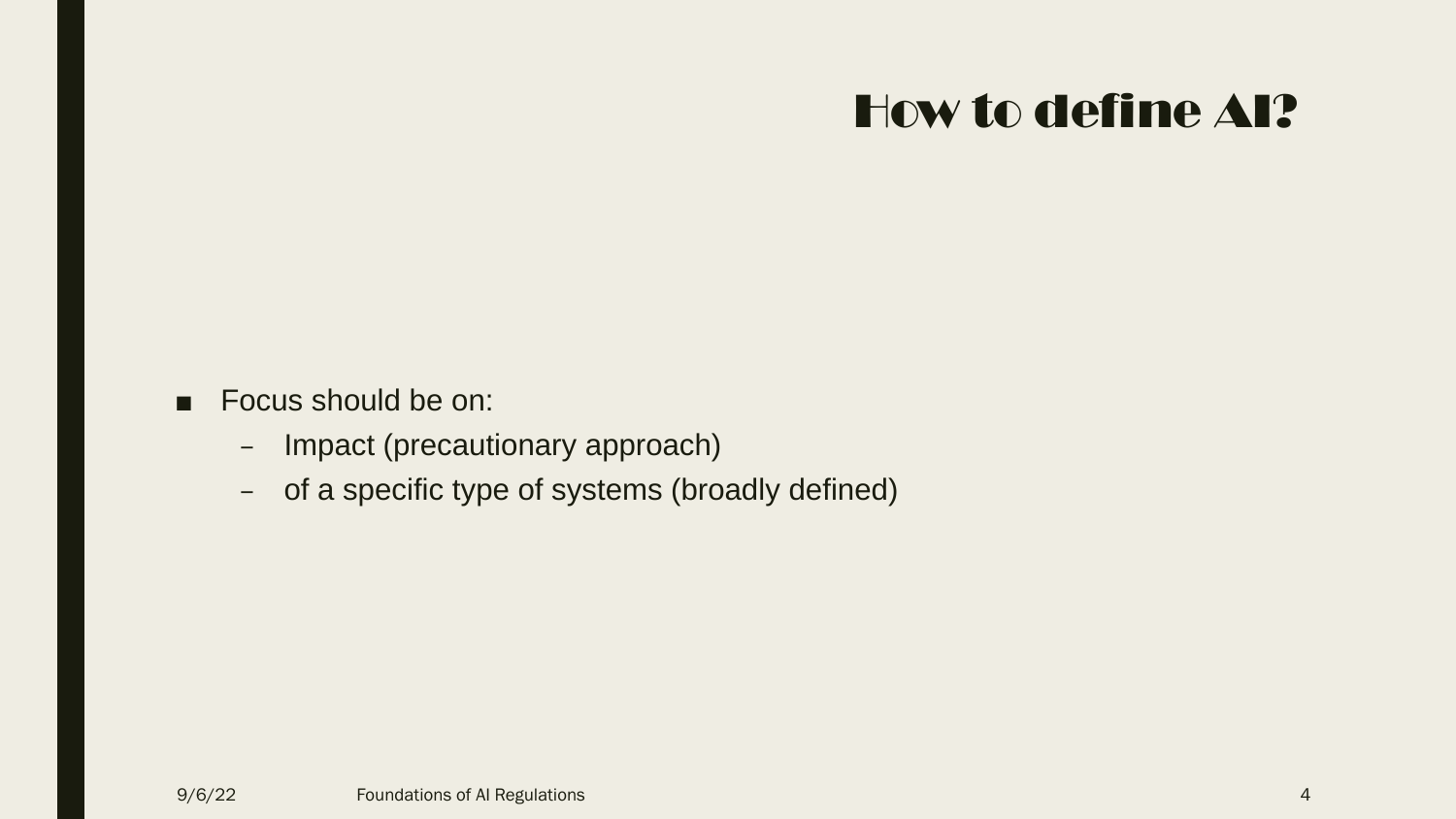### OECD 2019:

- An AI system is a machine-based system that can, for a given set of human-defined objectives, make predictions, recommendations, or decisions
	- influencing real or virtual environments.
- AI systems are designed to operate with varying levels of autonomy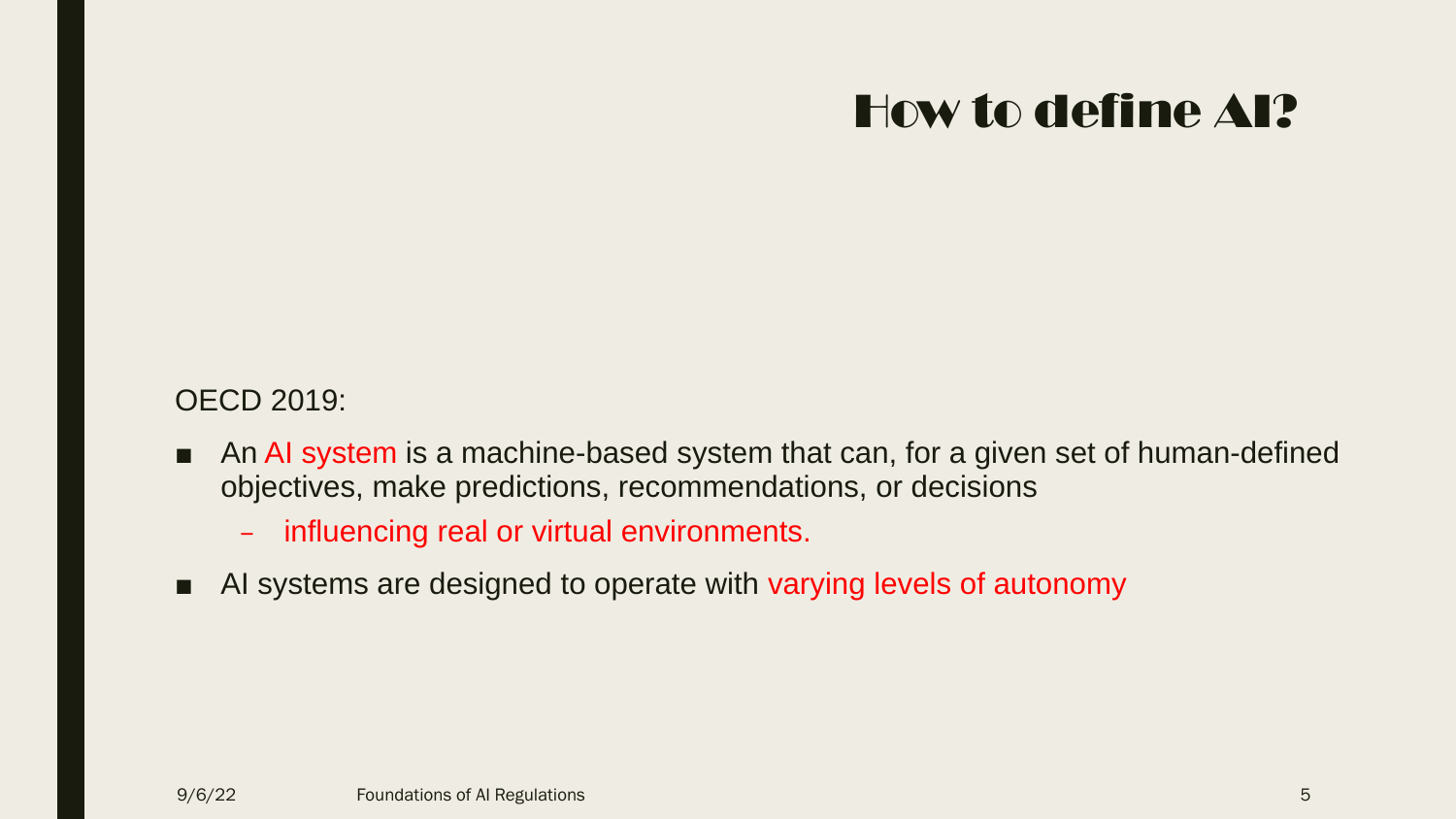#### ■ OECD 2019:

‒AI system lifecycle: AI system lifecycle phases involve: i) 'design, data and models'; which is a contextdependent sequence encompassing planning and design, data collection and processing, as well as model building; ii) 'verification and validation'; iii) 'deployment'; and iv) 'operation and monitoring'. These phases often take place in an iterative manner and are not necessarily sequential. The decision to retire an AI system from operation may occur at any point during the operation and monitoring phase.

-AI knowledge: AI knowledge refers to the skills and resources, such as data, code, algorithms, models, research, know-how, training programmes, governance, processes and best practices, required to understand and participate in the AI system lifecycle.

‒AI actors: AI actors are those who play an active role in the AI system lifecycle, including organisations and individuals that deploy or operate AI.

‒Stakeholders: Stakeholders encompass all organisations and individuals involved in, or affected by, AI systems, directly or indirectly. AI actors are a subset of stakeholders.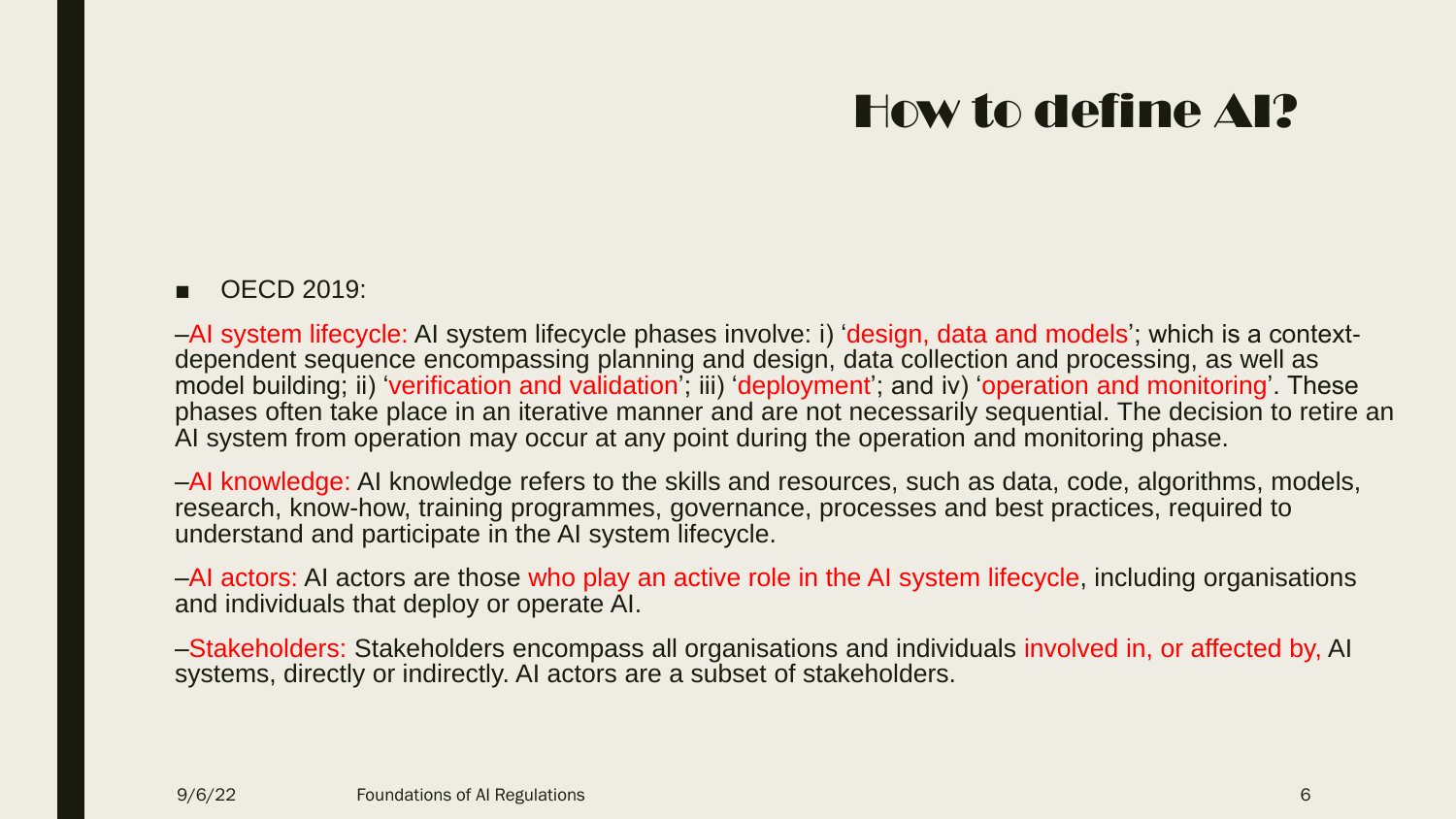#### OECD:

- 1. 'Inclusive growth, sustainable development and well-being', requiring a proactive approach of all stakeholders.
- 2. 'Human-centred values and fairness', demanding respect for the rule of law, human rights and democratic values, to be implemented by appropriate mechanisms and safeguards.
- 3. 'Transparency and explainability', calling for 'a general understanding of AI systems', the need to make stakeholders aware of their interactions with AI systems, asking that those affected by AI systems are enabled to understand the outcome, and to challenge it insofar as it adversely affects them, based on 'easy-to-understand information on the factors, and the logic that served as the basis for the prediction, recommendation or decision'.
- 4. 'Robustness, security and safety', insisting that the actors ensure appropriate functioning in the case of 'normal use, foreseeable use or misuse, or other adverse conditions', preventing unreasonable safety risk.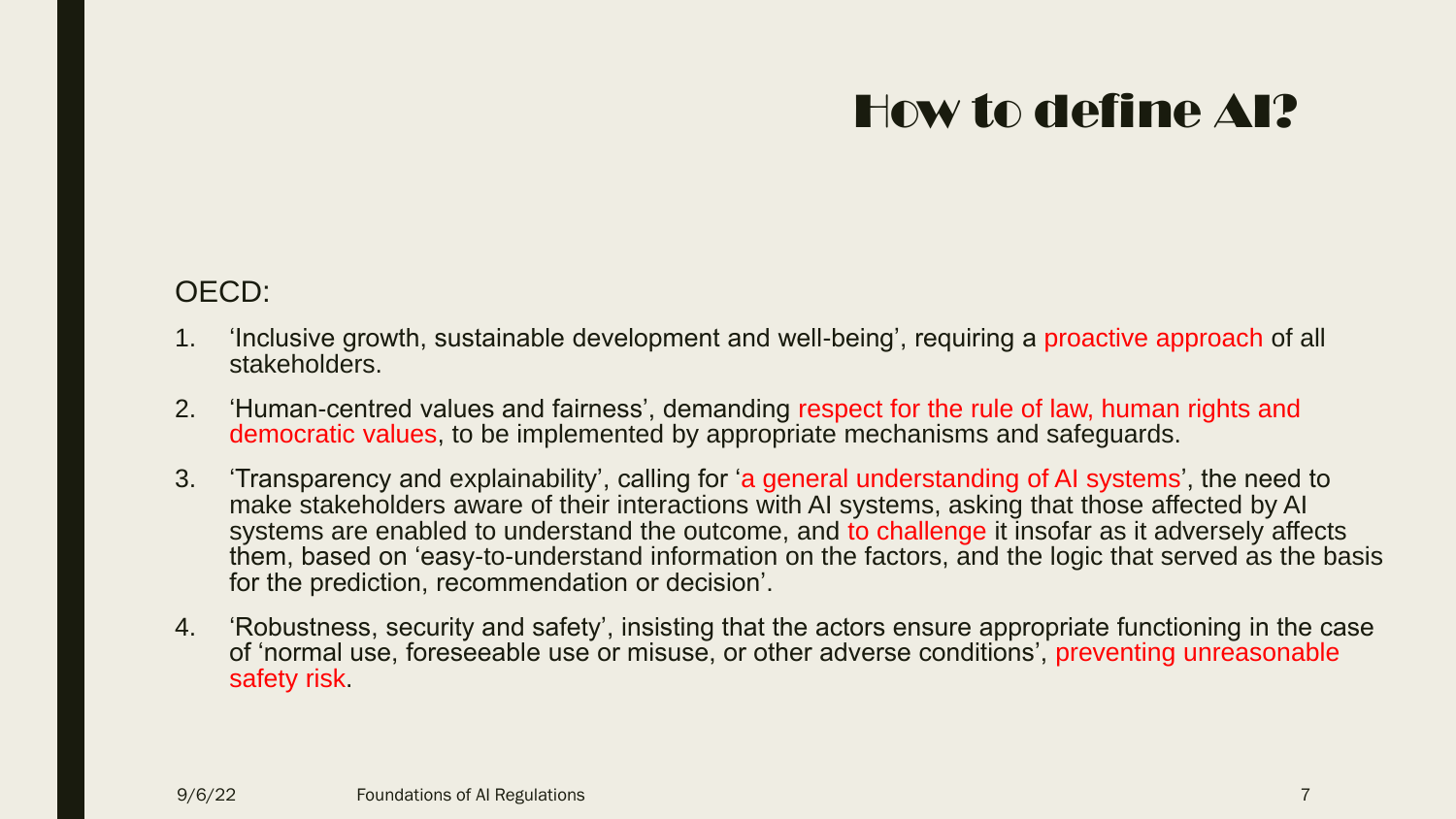## The devil is in the details

#### **EU AI Act, art. 14**

- From 'human in the loop' to effective 'human oversight':
	- By natural persons in service of the deployers
	- Preventing or minimising the risks to health, safety or fundamental rights
	- Fully understanding the capacity and limitations
	- Being aware of automation bias
	- Being able to correctly interpret the output
	- Being able to overrule or even halt the system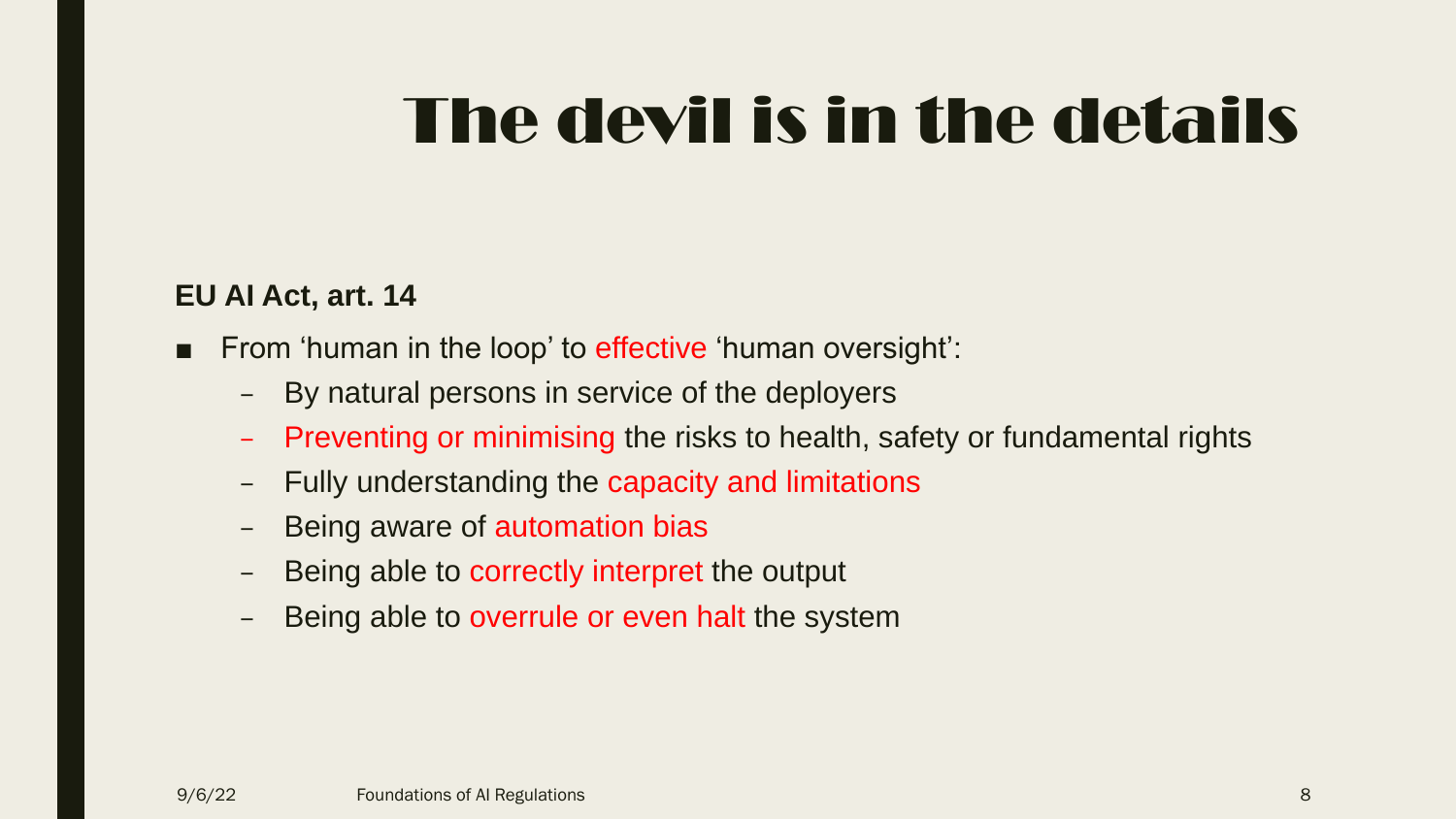# Who is protected?

- Natural persons
- Corporations
- Public administration
- Judiciary
- Legislature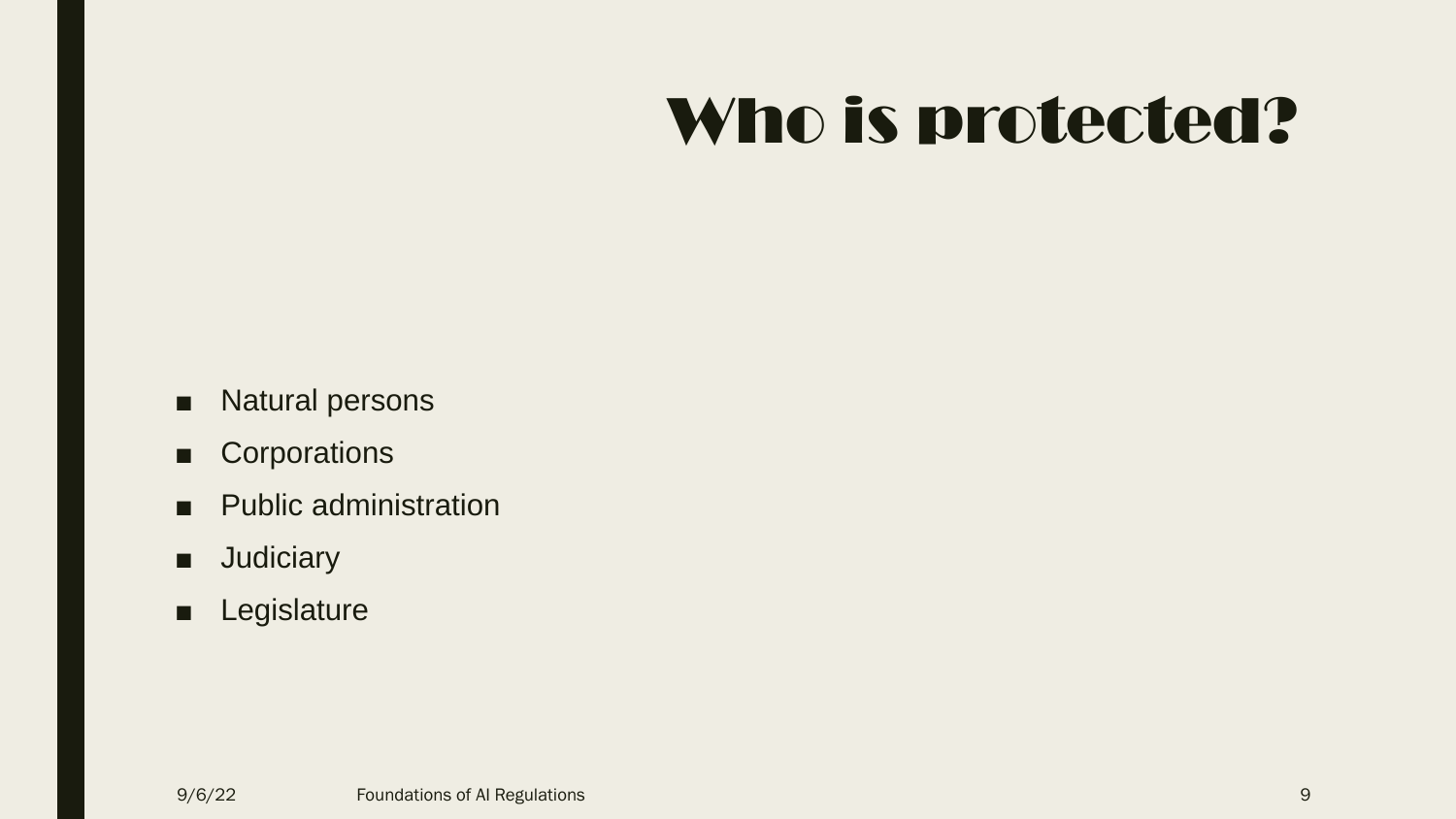# Who is liable for what?

### ■ EU: mainly providers (legal protection by design)

- Not the developers
- Not those who deploy (or hardly)
- Burden of proof, wrongfulness, damage?
- Role of insurance?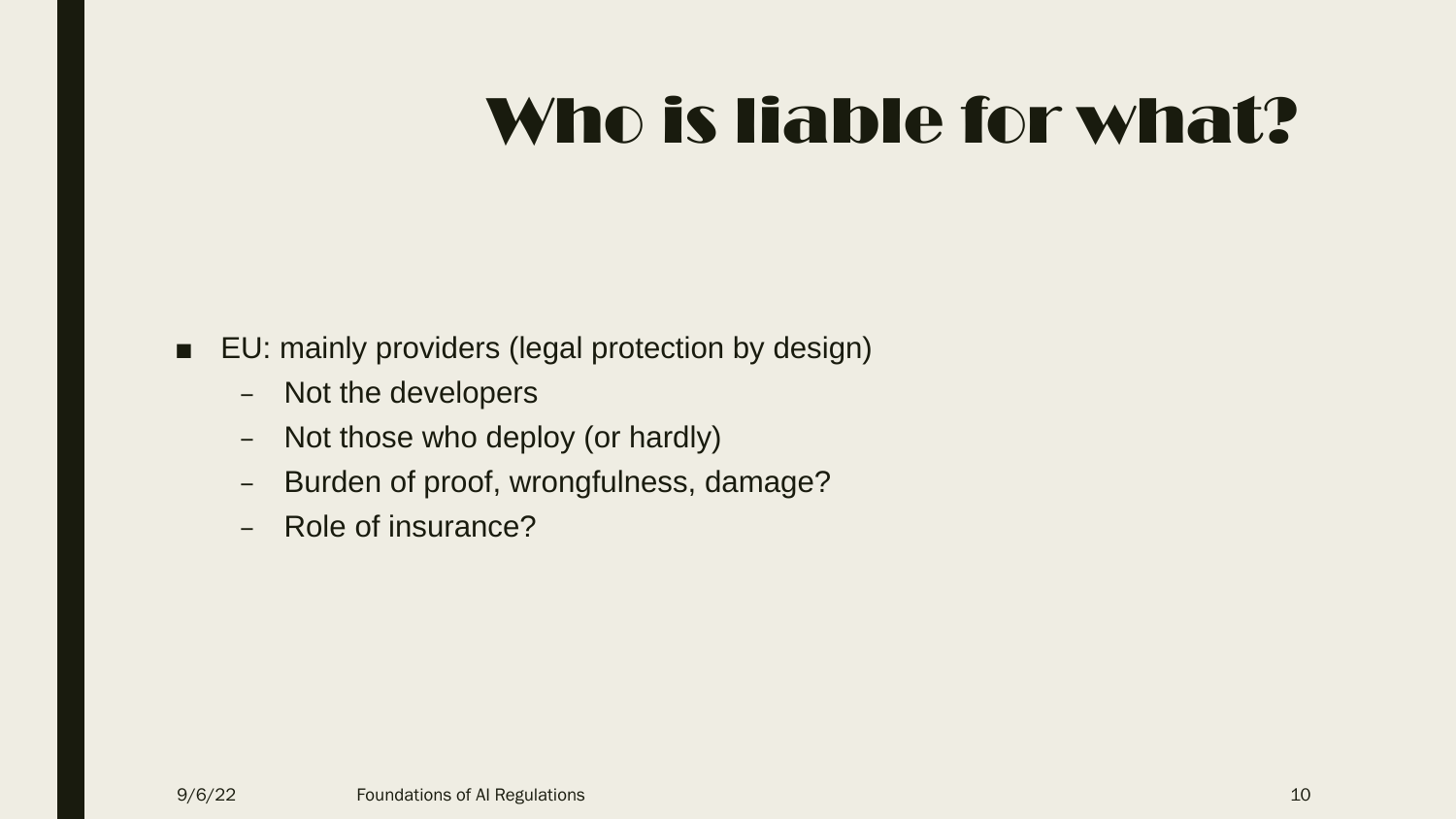# Requirements for high risk systems?

Sufficiently detailed and properly effective

- Risk management also with regard to reasonably foreseeable other use
- Data governance: appropriateness, reliability, representativeness, bias
- Accuracy, robustness, cybersecurity
- Record keeping and technical documentation
- Post market monitoring
- Automated logging
- Quality management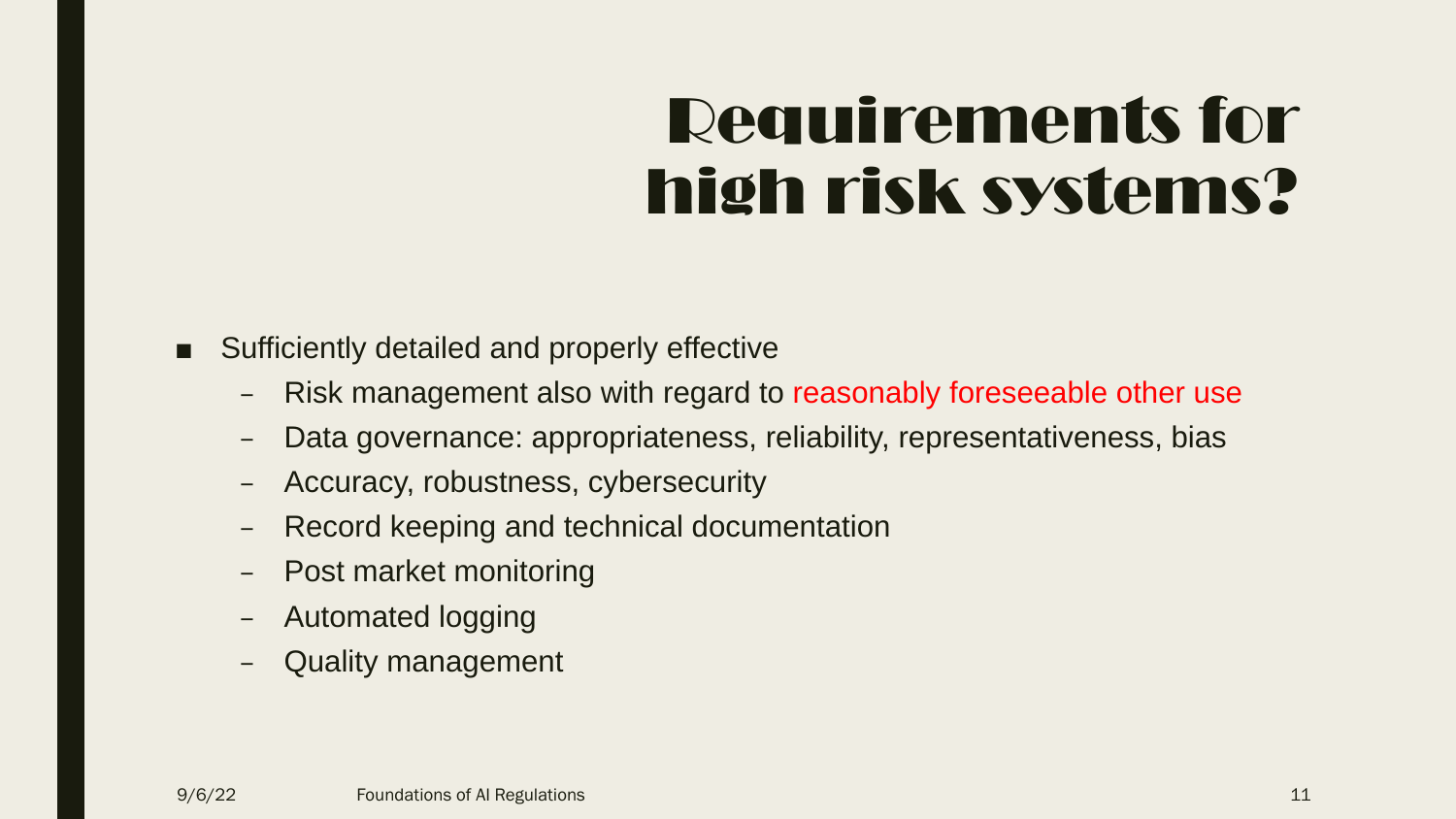# Risk approach

- Requiring that providers foresee risks:
	- When used for its intended purpose
	- And when used for reasonably foreseeable other purposes
- Risks to health and safety
- Risks to fundamental rights and freedoms
	- Risk that these will be infringed or violated
	- Precautionary approach
	- Requiring legal protection by design